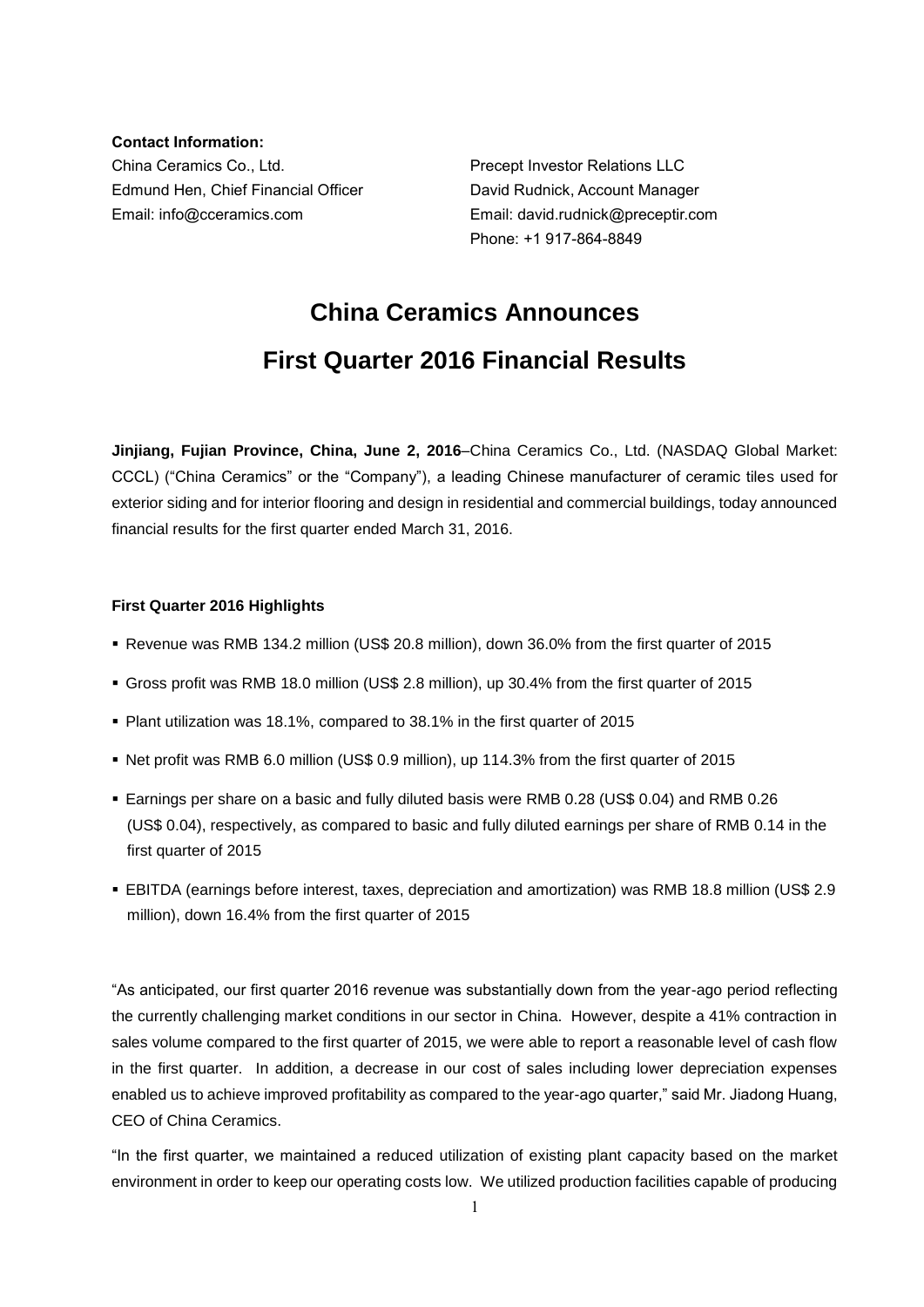13 million square meters of ceramic tiles per year out of a total annual production capacity of 72 million square meters. We will bring additional capacity online as the business environment improves. Although sales volume in the first quarter was lower than in past periods, we saw sound demand for our higher margin ceramic tiles which sustained the average selling price of our products."

"We believe that while China's urbanization and demographic trends are sustainable, occasional volatility will occur due to imbalances in housing supply and demand. We continue to believe that the operating environment for the rest of the year will be challenging due to abundant real estate still in inventory and unsold. However, once the current inventory of real estate properties is worked through the sales channels, we expect that a rebound in the construction and building materials sectors will materialize," concluded Mr. Jiadong Huang.

#### **First Quarter 2016 Results**

**Revenue** for the first quarter ended March 31, 2016 was RMB 134.2 million (US\$ 20.8 million), a decrease of 36.0% from RMB 209.8 million for the first quarter ended March 31, 2015. The year-over-year decrease in revenue was primarily due to the 41.4% decrease in sales volume to 4.1 million square meters of ceramic tiles from 7.0 million square meters of ceramic tiles in the year-ago quarter. This was somewhat offset by the 10.1% increase in average selling price to RMB 32.8 per square meter from RMB 29.8 per square meter in the year-ago quarter.

**Gross profit** for the first quarter ended March 31, 2016 was RMB 18.0 million (US \$2.8 million), an increase of 30.4% from RMB 13.8 million for the first quarter of 2015. The gross profit margin was 13.4% for the first quarter ended March 31, 2016 as compared to a gross profit margin of 6.6% for the first quarter of 2015. The year-over-year improvement in gross profit margin was primarily driven by the 40.7% decrease in the cost of sales attributable to (i) a decrease in depreciation due to the Company's taking an asset impairment charge in the fourth quarter of 2015 that reduced the value of the Company's plant, property and equipment, and (ii) a 10.1% increase in average selling price.

**Selling and distribution expenses** for the first quarter ended March 31, 2016 were RMB 4.4 million (US\$ 0.7 million), up 63.0% from RMB 2.7 million in the first quarter of 2015. The year-over-year increase in selling and distribution expenses was primarily due to a RMB 1.4 million increase in advertising expenses.

**Administrative expenses** for the first quarter ended March 31, 2016 were RMB 6.3 million (US\$ 1.0 million), up 14.6% from RMB 5.5 million in the first quarter of 2015. The year-over-year increase in administrative expenses was primarily due to a RMB 0.8 million increase in expenses for accounting services.

**Other expenses** for the first quarter ended March 31, 2016 was RMB 1.1 million (US\$ 0.2 million), as compared to RMB 0.3 million for the first quarter of 2015. The year-over-year increase in other expenses was mainly caused by the depreciation of investment property of RMB 0.6 million in the first quarter of 2016.

**Profit from operations before taxation** for the first quarter ended March 31, 2016 was RMB 8.5 million (US\$ 1.3 million), up 97.7% from RMB 4.3 million for the first quarter of 2015. The year-over-year increase in profit from operations was primarily the result of a decrease of RMB 5.9 million in depreciation and amortization in the first quarter of 2016 due to the asset impairment taken in the fourth quarter of 2015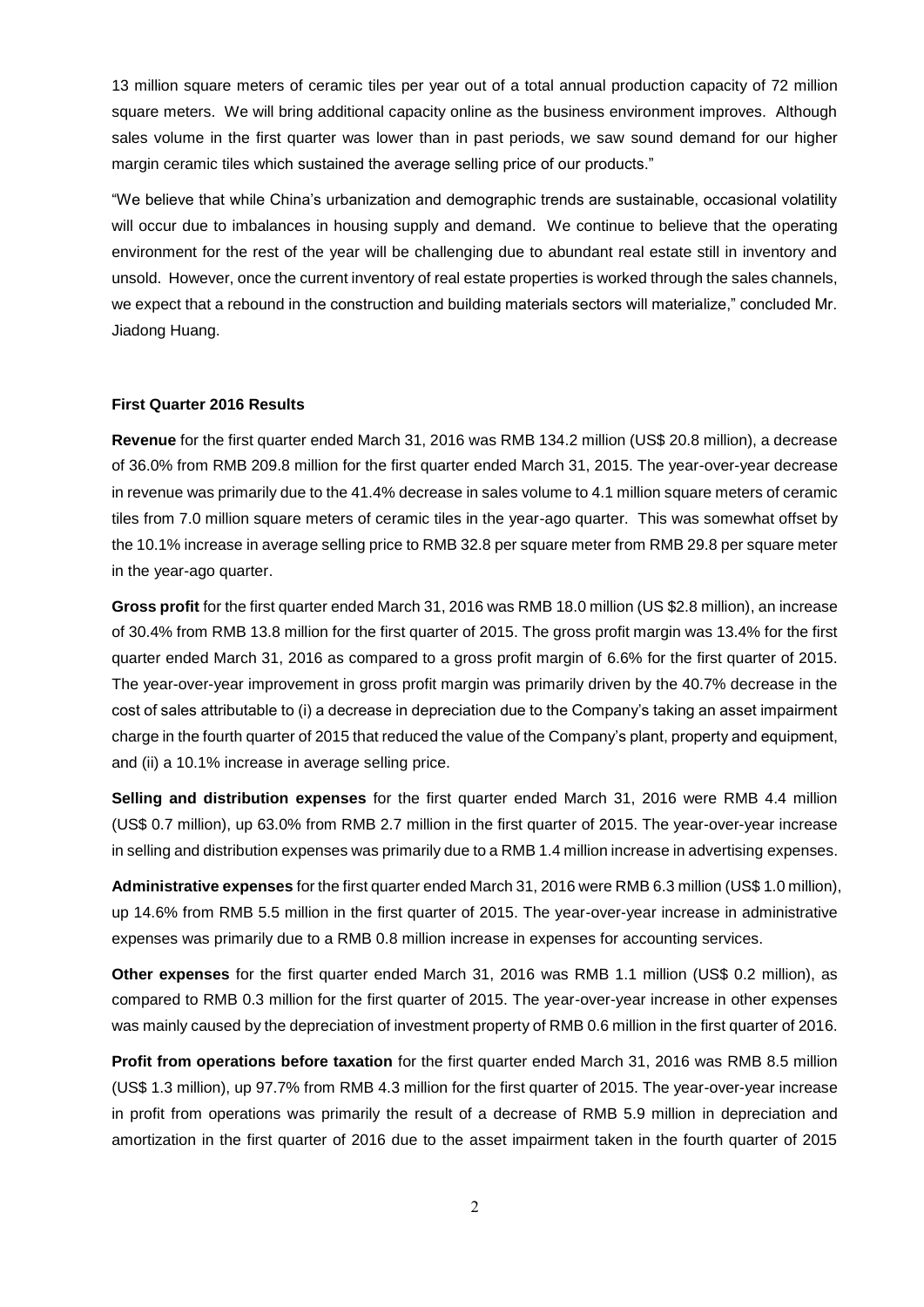partially offset by the year-over-year increase in selling and distribution and administrative expenses in the current period.

**Net profit** for the first quarter ended March 31, 2016 was RMB 6.0 million (US\$ 0.9 million), as compared to net profit of RMB 2.8 million for the first quarter of 2015.

**Earnings per fully diluted share** for the first quarter ended March 31, 2016 on a basic and fully diluted basis were RMB 0.28 (US\$ 0.04) and RMB 0.26 (US\$ 0.04), respectively, as compared to basic and fully diluted RMB 0.14 in the first quarter of 2015. Basic and fully diluted per share calculations for the first quarter of 2016 was computed using 21.3 million and 23.2 million shares outstanding, respectively, and the basic and fully diluted per share calculation for the first quarter of 2015 was computed using 20.4 million shares outstanding.

**EBITDA** was RMB 18.8 million (US\$ 2.9 million) for the first quarter ended March 31, 2016, down 16.4% from EBITDA of RMB 22.5 million in the first quarter of 2015. For a detailed reconciliation of EBITDA, a non-GAAP measure to its nearest GAAP equivalent, please see the financial tables at the end of this release.

## **First Quarter 2016 Statements of Selected Financial Position Items**

- Cash and bank balances were RMB 1.5 million (US\$ 0.2 million) as of March 31, 2016, compared to RMB 0.5 million as of December 31, 2015.
- Short-term bank borrowings was nil as of March 31, 2016, compared to RMB 40.1 million as of December 31, 2015.
- Inventory turnover was 226 days as of March 31, 2016 compared with 131 days as of December 31, 2015. The sequential quarter-over-quarter increase in inventory turnover days was primarily due to the 36.0% decrease in revenue to RMB 134.2 million (US\$ 20.8 million) in the first quarter of 2016 from RMB 208.3 million in the fourth quarter of 2015. The Company believes that its inventory is within reasonable aging parameters and the currently challenging economic environment has caused a higher inventory turnover than normal.
- Trade receivables turnover, net of value added tax, was 292 days as of March 31, 2016 compared with 163 days as of December 31, 2015. The sequential quarter-over-quarter increase in trade receivables turnover days was primarily due to the 36.0% decrease in revenue to RMB 134.2 million (US\$ 20.8 million) from RMB 208.3 million in the fourth quarter of 2015. The currently challenging economic environment has prompted us to offer extended credit terms to certain customers resulting in a higher trade receivables turnover figure than normal. The Company has sound relationships with its customers and does not believe that it will experience difficulties associated with collections from these accounts.
- Trade payables turnover, net of value added tax, was 123 days as of March 31, 2016 compared with 70 days as of December 31, 2015. The average turnover days exceeded the normal credit period of one to four months granted by our suppliers.

#### **Liquidity and Capital Resources**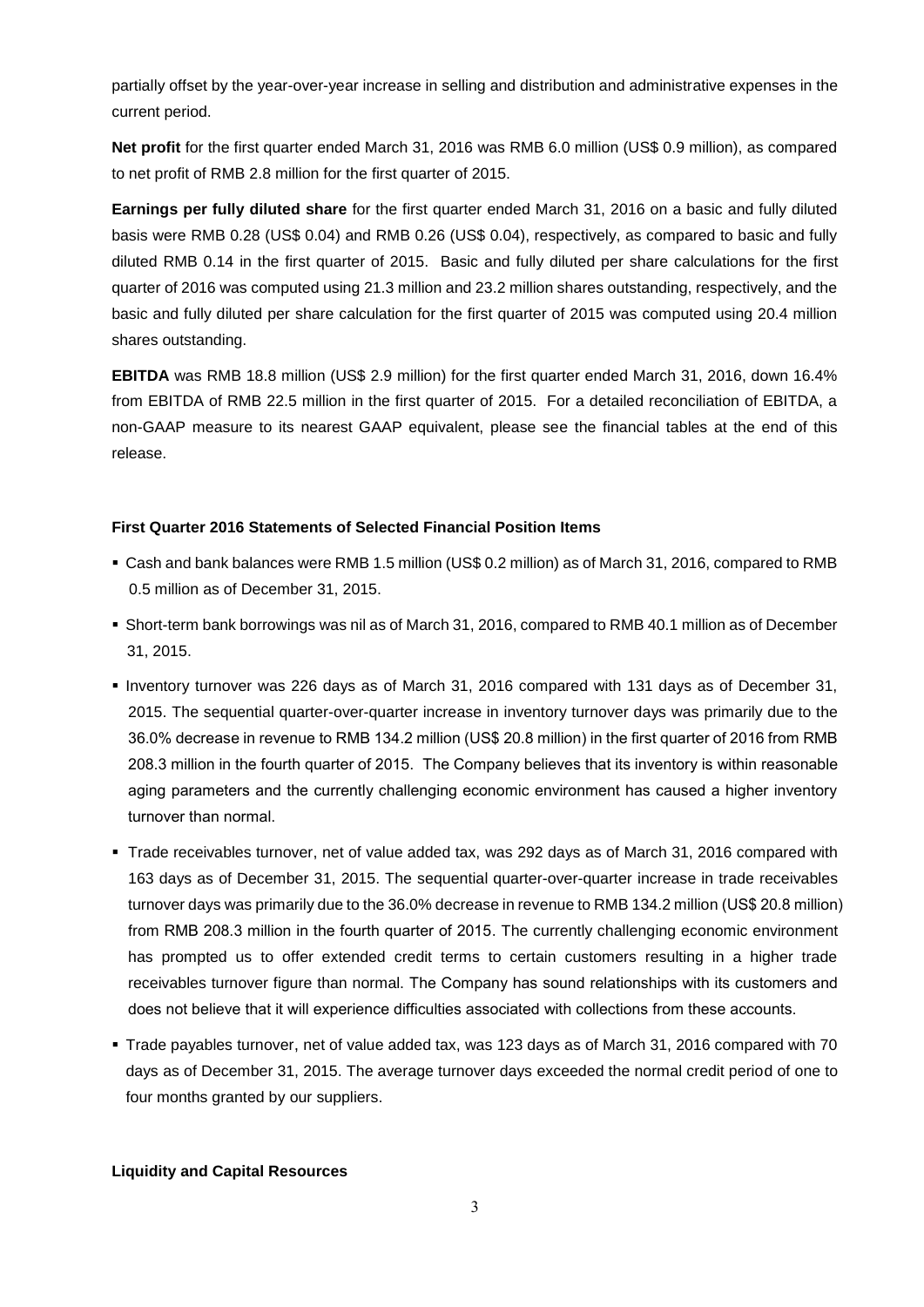**Cash flow used in operating activities** was RMB 5.8 million (US\$ 0.9 million) for the quarter ended March 31, 2016, compared to cash flow generated from operating activities of RMB 141.2 million in the same period in 2015. The year-over-year decrease of RMB 146.9 million was mainly caused by: (i) a decrease in trade receivables of RMB 2.2 million for the quarter ended March 31, 2016, compared to a decrease in trade receivables of RMB 112.9 million in the same period last year; and (ii) a decrease in trade payables of RMB 52.3 million for the quarter ended March 31, 2016, compared to an increase in trade payables RMB 3.3 million in the same period last year; offset by (iii) a decrease in inventories of RMB 32.6 million for the quarter ended March 31, 2016, compared to a decrease in inventories of RMB 1.4 million in the same period last year.

**Cash flow generated from investing activities** was RMB 43.4 million (US\$ 6.7 million) for the quarter ended March 31, 2016, mainly due to the decrease in restricted cash of RMB 41.7 million and interest received of RMB 1.7 million, compared to cash flow generated in investing activities of RMB 0.2 million in the same period of 2015.

**Cash flow used in financing activities** was RMB 35.0 million (US\$ 5.4 million) for the quarter ended March 31, 2016, due to the repayment of short-term loans of RMB 40.1 million and the issue of share capital of RMB 5.1 million, compared to cash flow used in financing activities of RMB 1.5 million for the same period of 2015.

#### **Plant Capacity and Capital Expenditures Update**

For the first quarter of 2016, we utilized plant capacity capable of producing 13 million square meters of ceramic tiles annually out of a total annual production capacity of 72 million square meters. This represents a decrease in plant capacity that was utilized in the first quarter of 2015 when we utilized plant capacity capable of producing 27 million square meters of ceramic tiles annually.

Our Hengda facility has an annual production capacity of 42 million square meters of ceramic tiles and we utilized annual capacity capable of producing 9 million square meters of ceramic tiles in the first quarter of 2016. Our Hengdali facility has an annual production capacity of 30 million square meters and we utilized annual capacity capable of producing 4 million square meters of ceramic tiles in the first quarter of 2016. We will bring our unused production capacity online as customer demand dictates and when there are signs of an improvement in China's real estate and construction sector.

We review the level of capital expenditures throughout the year and make adjustments subject to market conditions. Although business conditions are subject to change, we anticipate a modest level of capital expenditures for 2016 other than those associated with minimal upgrades, small repairs and the maintenance of equipment.

#### **Business Outlook**

In the first quarter of 2016, we experienced a substantial contraction in our sales volume compared to the first quarter of 2015 due to the effects of a slowdown in China's real estate and construction sectors. In the first quarter of 2016, the Company's sales volume was 4.1 million square meters of ceramic tiles, a decrease 41.4% as compared to sales volume of 7.0 million square meters of ceramic tiles in the year-ago quarter.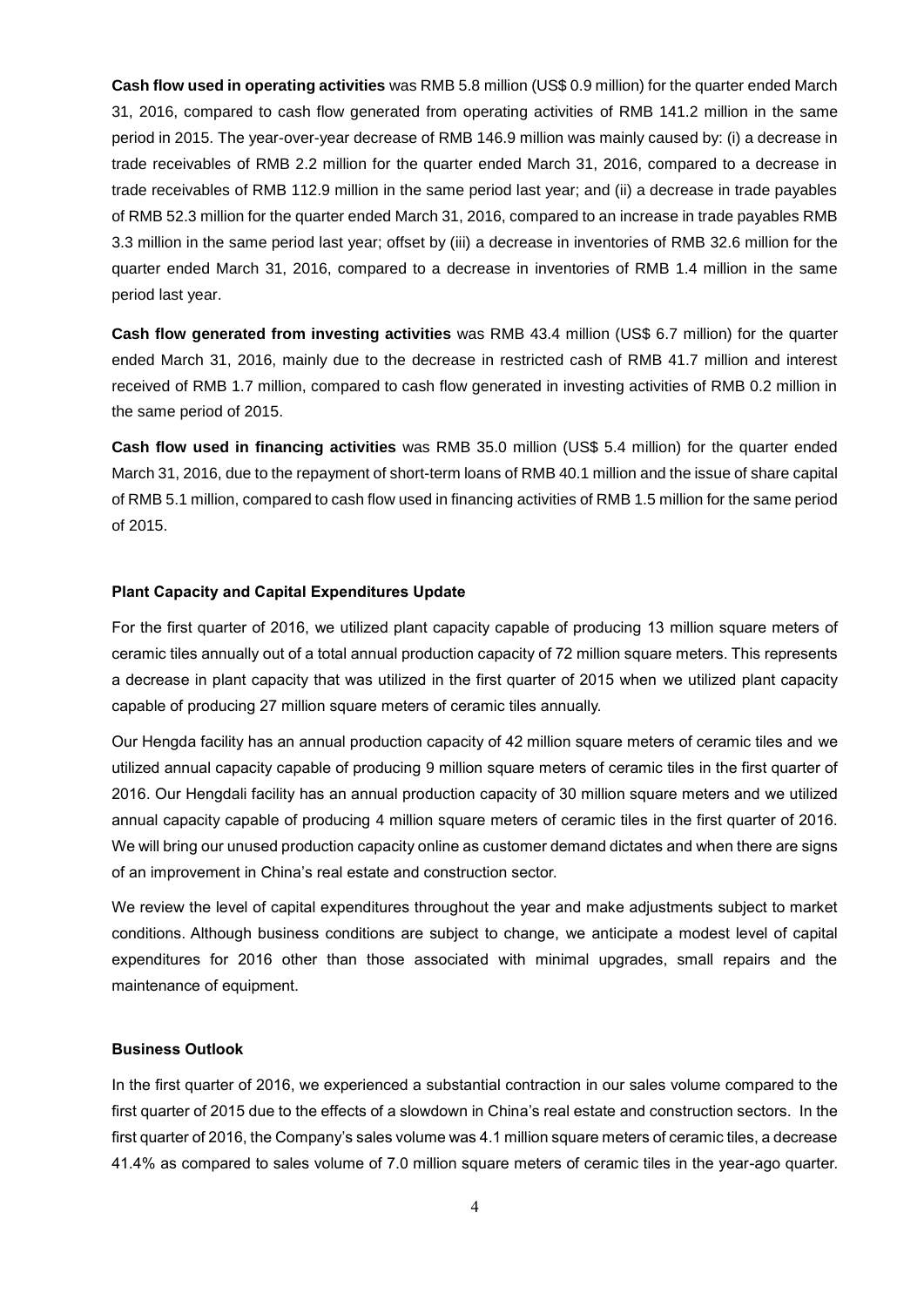We view the current quarter's decrease in sales volume as due to difficult macroeconomic and real estate conditions in China as evidenced by an increase in unsold housing, a reduction in new construction and a decrease in residential properties sold in recent months. However, the average selling price for our products increased from the first quarter, which we believe is attributable to our strong brand name and quality of our products and service. In the first quarter, the Company's average selling price per square meter was RMB 32.8, an increase of 10.1% as compared to an average selling price to RMB 29.8 per square meter of ceramic tile in the year-ago quarter.

We expect the currently challenging market conditions to continue for the rest of 2016 as housing construction has recently recorded its first-ever declines. Further, as of the end of the first quarter, the number of homes that remain unsold rose 7.4% year-over-year. However, we believe that in the long-term the economic fundamentals for growth are still in place, as the real estate and construction sectors continue to be essential to China's economy. Over the last two years, the Chinese government has taken a variety of actions to stimulate the real estate sector. The most recent measure was the lowering of the reserve requirement ratio for banks of 50 basis points in February 2016 to stimulate the economy as well as to spur mortgage lending. Prior actions include cutting interest rates six times since November 2014, reducing the minimum mortgage down payment for first-time buyers and lowering the minimum capital ratio for fixed asset investments which would help property developers. However, there is no assurance that the Chinese government will continue to adopt these or similar measures.

We typically receive orders from customers two months in advance of production on a rolling basis. We enter into a dealership agreement with customers and a sales or purchase contract each time a customer places an order. As of March 31, 2016, our backlog was approximately RMB 136.2 million (US\$ 21.1 million), which represents the next two months of revenue as of the end of the first quarter. This compares to a backlog of two months' revenue of RMB 165.6 million as of March 31, 2015, a year-over-year decrease of 17.7%. Under normal circumstances, our backlog is an indicator of revenues that might be expected in the next quarter, though it is subject to change as a result of unforeseen business conditions and events including credit payment terms.

In our view, the real estate and construction sector will continue to exhibit sound fundamentals long-term due China's urbanization trend and a shift towards a more consumer-led economy. Government support for both affordable and senior housing is also expected to generate opportunities for real estate companies. We believe that our ability to offer our customers' a wide breadth of customized products that include new roofing products gives us a competitive advantage as does our state-of-the-art manufacturing facilities.

#### **Status of the Class Action Litigation**

The Company previously disclosed that it had reached an agreement to settle the outstanding class action litigation. On February 6, 2015, the Company and the individual defendants reached an agreement in principle to settle the class action litigation brought against the Company in consideration of the payment by the Company of \$850,000, consisting of \$310,000 payable in cash and \$540,000 to be issued in the Company's common shares. On January 6, 2016, the United States District Court for the Southern District of New York (the "Court") held a final hearing to consider approval of the settlement, and on April 22, 2016, it issued a final order approving the settlement and ordering that the parties file a stipulation voluntarily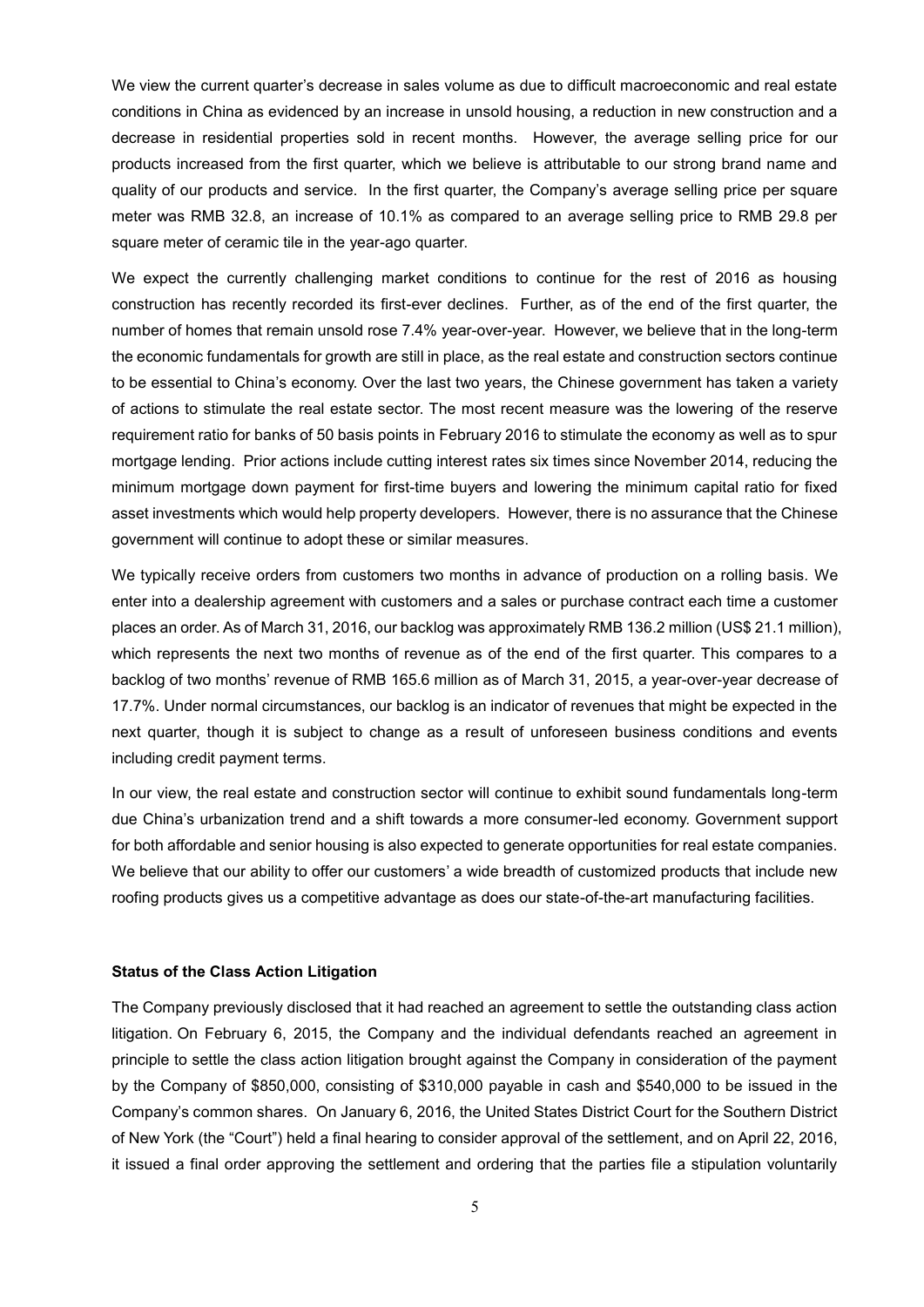dismissing the action on or before May 23, 2016 or, in the alternative, to file a joint letter by the same deadline stating the reasons for the delay in filing such a stipulation.

Under the terms of Court's final order approving the settlement issued on April 22, 2016, the number of common shares issuable by the Company is determined by the dividing \$540,000 by the average closing price of the Company's common shares on the ten days preceding the final approval hearing, which took place on January 6, 2016. That provision would result in the Company being obligated to issue 554,415 common shares, all of which shares will be freely tradeable. Since January 6, 2016, the market value of the Company's common stock has dropped substantially. Counsel for the Lead Plaintiffs in the litigation sought to renegotiate the date for the determination of the number of shares issuable in the settlement. The Company believes that the settlement is final and binding, and cannot be modified without the Company's consent, and the Company has refused to agree to such a modification. More recently Lead Plaintiffs have notified the Court of their intention to ask the Court to modify the formula governing the number of shares issuable by the Company in the settlement, such that the number of shares would be determined by the dividing \$540,000 by the average closing price of the Company's common shares on the ten days preceding the final approval order, which was issued on April 22, 2016. The modification being pursued by Lead Plaintiffs would increase the number of shares issuable by the Company in the settlement by 734,368 common shares. The Company is resisting Lead Plaintiffs efforts to modify the settlement but there can be no assurance that the Company's position will be sustained.

#### **Conference Call Information**

We will host a conference call at 8:00 am ET on Thursday, June 2, 2016. Listeners may access the call by dialing +1 (866) 395-5819 five to ten minutes prior to the scheduled conference call time. International callers should dial +1 (706) 643-6986. The conference participant pass code is 6929907. A replay of the conference call will be available for 14 days starting from 11:00 am ET on June 2, 2016. To access the replay, dial +1 (855) 859-2056. International callers should dial +1 (404) 537-3406. The passcode is 6929907 for the replay.

#### **About China Ceramics Co., Ltd.**

China Ceramics Co., Ltd. is a leading manufacturer of ceramic tiles in China. The Company's ceramic tiles are used for exterior siding, interior flooring, and design in residential and commercial buildings. China Ceramics' products, sold under the "Hengda" or "HD", "Hengdeli" or "HDL", the "TOERTO" and "WULIQIAO" brands, and the "Pottery Capital of Tang Dynasty" brands, are available in over 2,000 style, color and size combinations and are distributed through a network of exclusive distributors as well as directly to large property developers. For more information, please visit [http://www.cceramics.com.](http://www.cceramics.com/)

#### **Currency Convenience Translation**

The Company's financial information is stated in Renminbi ("RMB"). Translations of amounts from RMB into United States dollars ("US\$") in this earnings release are solely for the convenience of the readers and were calculated at the rate of US\$1.00 = RMB6.4480. The exchange rate refers to the historical rate as set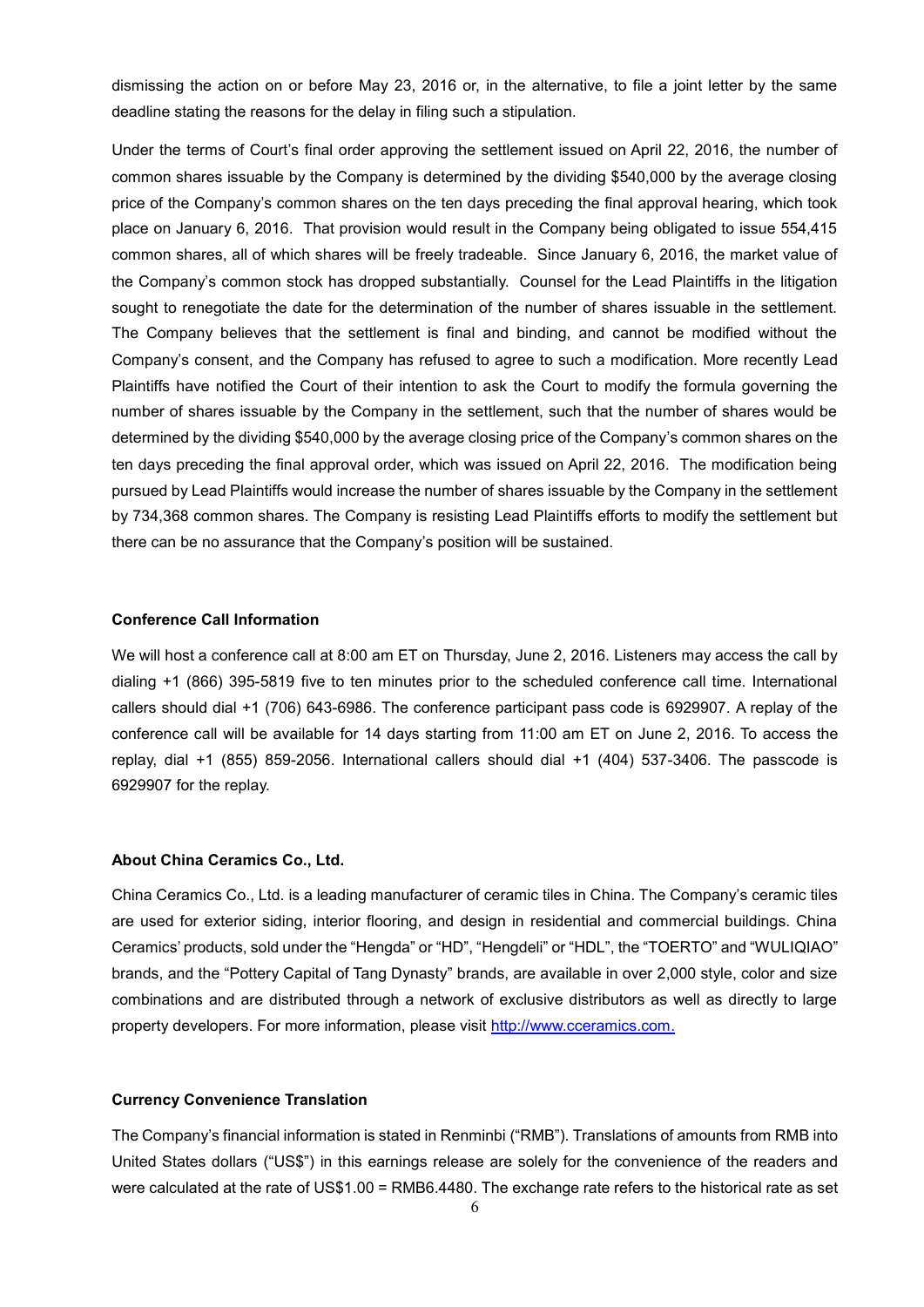forth in the H.10 statistical release published by [www.federalreserve.gov](http://www.federalreserve.gov/) on March 31, 2016. Such translations should not be construed as representations that RMB amounts could have been, or could be, converted realized or settled into US\$ at that rate on March 31, 2016 or any other rate.

#### *Safe Harbor Statement*

*Certain of the statements made in this press release are "forward-looking statements" within the meaning and protections of Section 27A of the Securities Act of 1933, as amended, and Section 21E of the Securities Exchange Act of 1934, as amended. Forward-looking statements include statements with respect to our beliefs, plans, objectives, goals, expectations, anticipations, assumptions, estimates, intentions, and future performance, and involve known and unknown risks, uncertainties and other factors, which may be beyond our control, and which may cause the actual results, performance, capital, ownership or achievements of the Company to be materially different from future results, performance or achievements expressed or implied by such forward-looking statements. Forward-looking statements in this press release include, without limitation, the continued stable macroeconomic environment in the PRC, the PRC real estate and construction sectors continuing to exhibit sound long-term fundamentals, our ability to bring additional capacity online going forward as our business improves, our customers continuing to adjust to our product price increases, our ability to sustain our average selling price increases and to continue to build volume in the quarters ahead, and whether our enhanced marketing efforts will help to produce wider customer acceptance of the new price points. All statements other than statements of historical fact are statements that could be forward-looking statements. You can identify these forward-looking statements through our use of words such as "may," "will," "anticipate," "assume," "should," "indicate," "would," "believe," "contemplate," "expect," "estimate," "continue," "plan," "point to," "project," "could," "intend," "target" and other similar words and expressions of the future.* 

*All written or oral forward-looking statements attributable to us are expressly qualified in their entirety by this cautionary notice, including, without limitation, those risks and uncertainties described in our annual report on Form 20-F for the year ended December 31, 2015 and otherwise in our SEC reports and filings. Such reports are available upon request from the Company, or from the Securities and Exchange Commission, including through the SEC's Internet website at http://www.sec.gov. We have no obligation and do not undertake to update, revise or correct any of the forward-looking statements after the date hereof, or after the respective dates on which any such statements otherwise are made.*

#### **FINANCIAL TABLES FOLLOW**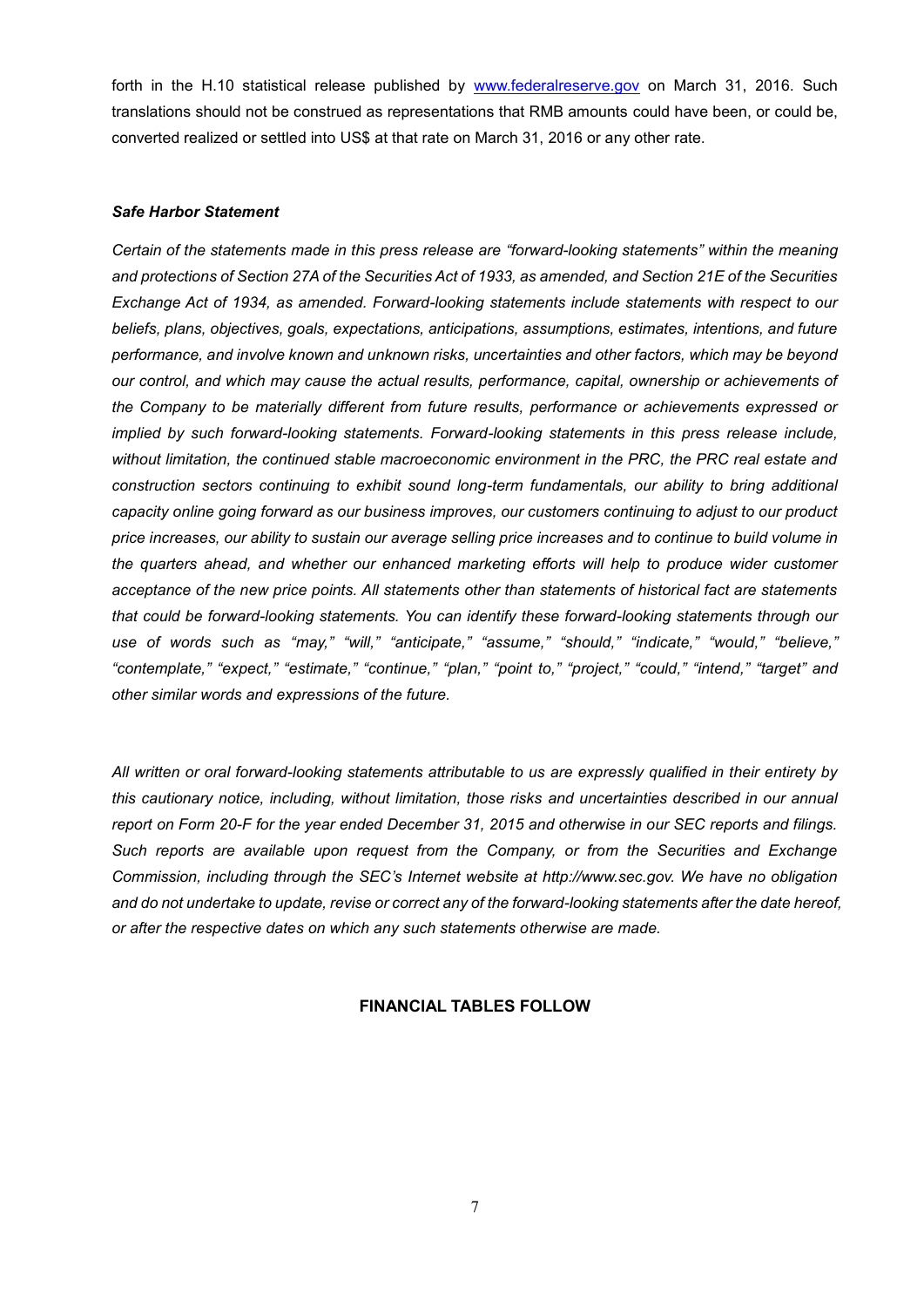## **CHINA CERAMICS CO., LTD. AND ITS SUBSIDIARIES**

## **UNAUDITED CONDENSED CONSOLIDATED STATEMENTS OF FINANCIAL POSITION**

|                                        | As of          | As of<br>December 31, |                |
|----------------------------------------|----------------|-----------------------|----------------|
|                                        |                | March 31, 2016        |                |
|                                        | <b>USD'000</b> | <b>RMB'000</b>        | <b>RMB'000</b> |
| <b>ASSETS AND LIABILITIES</b>          |                |                       |                |
| <b>Non-current assets</b>              |                |                       |                |
| Property, plant and equipment          | 59,021         | 380,569               | 409,855        |
| Investment property                    | 2,801          | 18,063                |                |
| Land use rights                        | 2,438          | 15,717                | 15,809         |
| Goodwill                               |                |                       |                |
| Deferred tax assets                    | 1,469          | 9,475                 | 9,584          |
|                                        | 65,729         | 423,824               | 435,248        |
| <b>Current assets</b>                  |                |                       |                |
| Inventories                            | 42,601         | 274,692               | 306,853        |
| Trade receivables                      | 78,744         | 507,741               | 509,903        |
| Other receivables and prepayments      | 4,135          | 26,664                | 18,830         |
| Restricted cash                        |                |                       | 41,672         |
| Cash and bank balances                 | 229            | 1,474                 | 514            |
|                                        | 125,709        | 810,571               | 877,772        |
| <b>Current liabilities</b>             |                |                       |                |
| Trade payables                         | 8,994          | 57,996                | 110,267        |
| Accrued liabilities and other payables | 6,426          | 41,436                | 35,177         |
| Interest-bearing bank borrowings       |                |                       | 40,076         |
| Amount owed to a related party         | 5,206          | 33,566                | 33,963         |
| Income tax payable                     | 582            | 3,752                 | 5,293          |
|                                        | 21,208         | 136,750               | 224,776        |
| <b>Net current assets</b>              | 104,501        | 673,821               | 652,996        |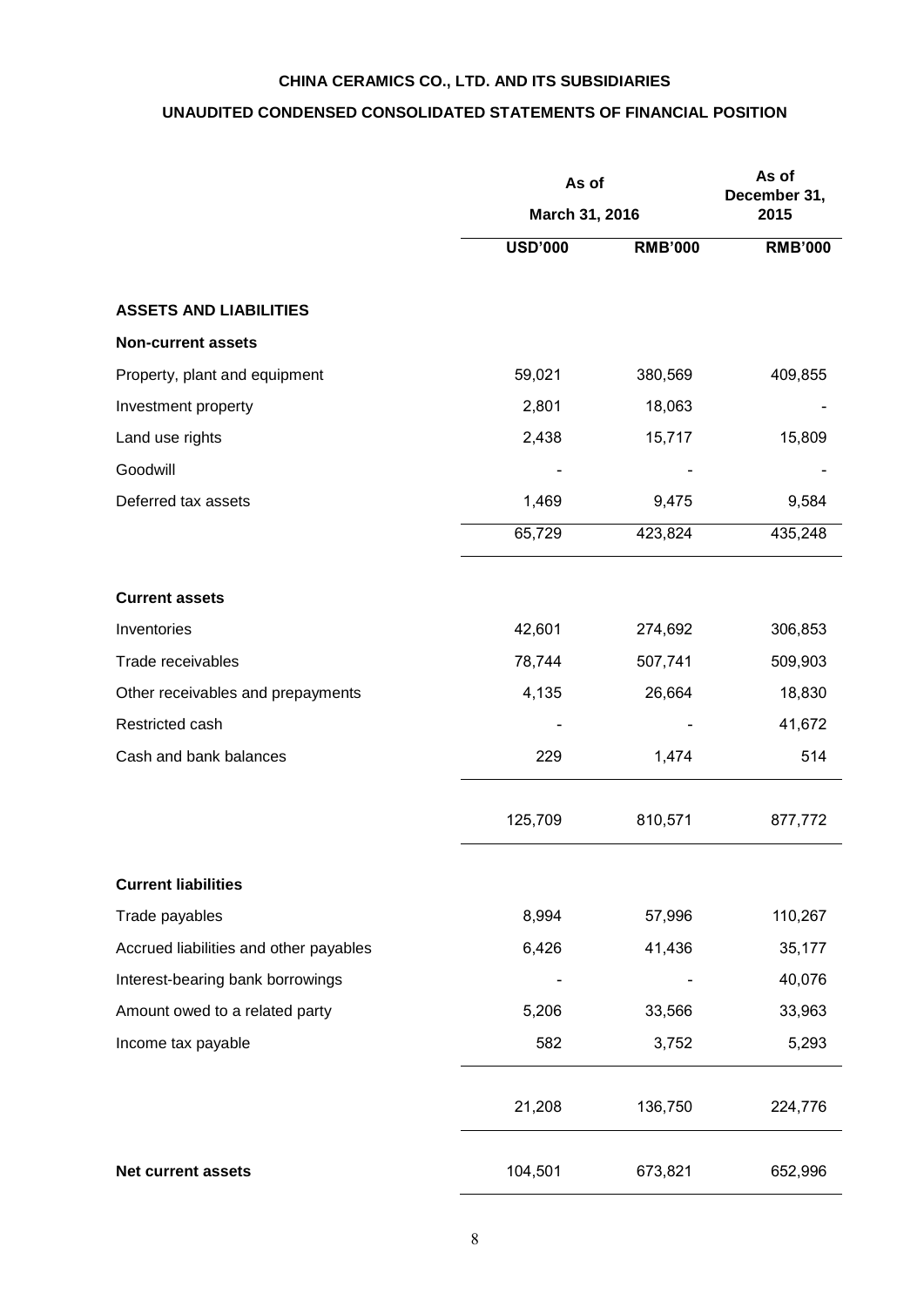| <b>Non-current liabilities</b> |         |           |           |
|--------------------------------|---------|-----------|-----------|
| Deferred tax liabilities       | 218     | 1,404     | 1,404     |
| Net assets                     | 170,012 | 1,096,241 | 1,086,840 |
| <b>EQUITY</b>                  |         |           |           |
| Total shareholders' equity     | 170,012 | 1,096,241 | 1,086,840 |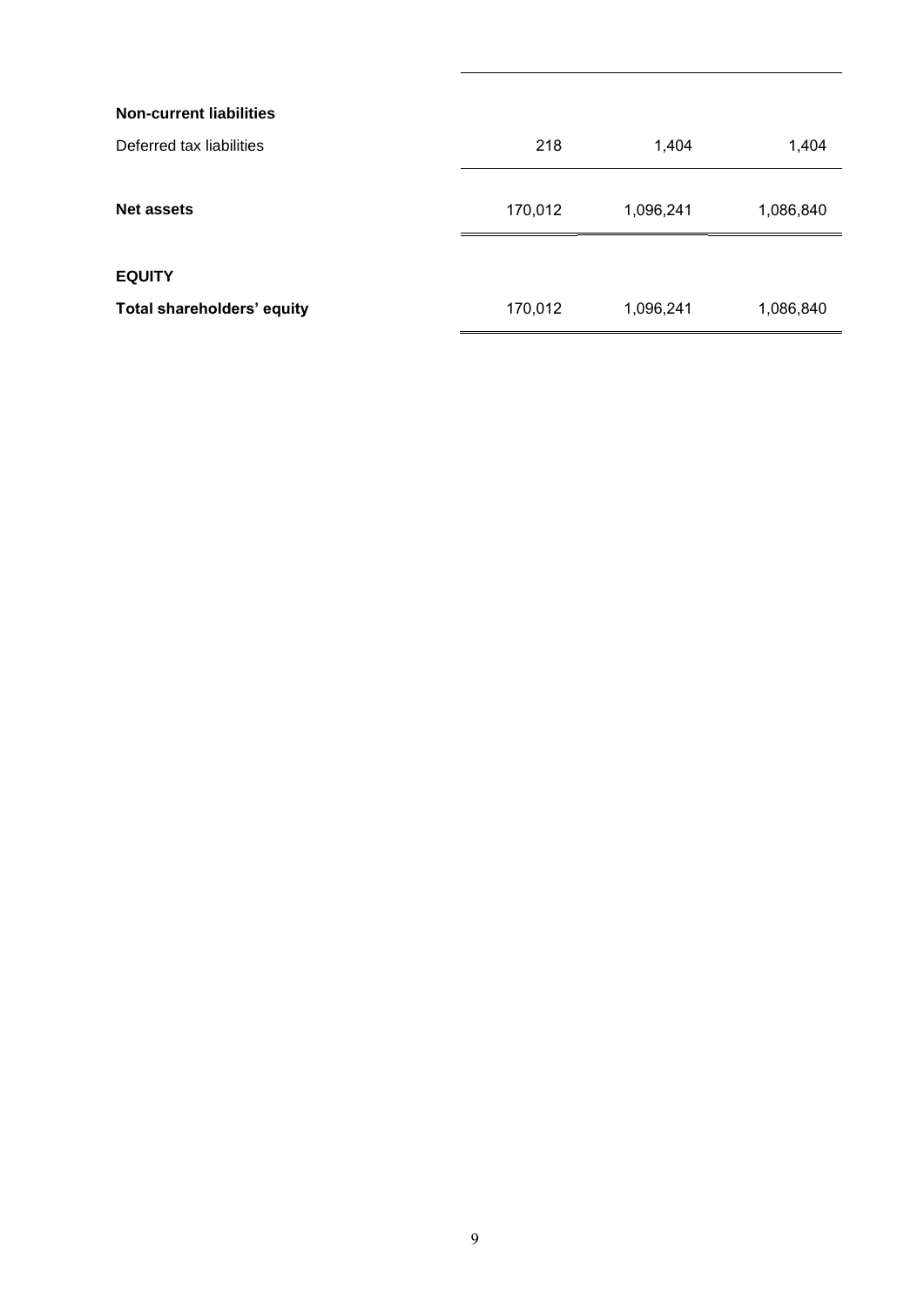## **CHINA CERAMICS CO., LTD. AND ITS SUBSIDIARIES**

## **UNAUDITED CONDENSED CONSOLIDATED STATEMENTS OF PROFIT OR LOSS**

|                                                        | Three months ended March 31, |                |                |
|--------------------------------------------------------|------------------------------|----------------|----------------|
|                                                        | 2016                         |                | 2015           |
|                                                        | <b>USD'000</b>               | <b>RMB'000</b> | <b>RMB'000</b> |
| Revenue                                                | 20,758                       | 134,160        | 209,777        |
| Cost of sales                                          | (17,968)                     | (116, 127)     | (195, 954)     |
| Gross profit                                           | 2,790                        | 18,033         | 13,823         |
| Other income                                           | 451                          | 2,917          | 162            |
| Selling and distribution expenses                      | (679)                        | (4,390)        | (2,727)        |
| Administrative expenses                                | (970)                        | (6, 270)       | (5, 456)       |
| Finance costs                                          | (109)                        | (702)          | (1, 108)       |
| Other expenses                                         | (164)                        | (1,062)        | (346)          |
| Profit before taxation                                 | 1,319                        | 8,526          | 4,348          |
| Income tax expense                                     | (389)                        | (2, 516)       | (1,580)        |
| Profit attributable to shareholders                    | 930                          | 6,010          | 2,768          |
| Earnings per share                                     |                              |                |                |
| Basic (USD/RMB)                                        | <b>USD 0.04</b>              | RMB 0.28       | RMB 0.14       |
| Diluted (USD/RMB)                                      | <b>USD 0.04</b>              | RMB 0.26       | RMB 0.14       |
| Weighted average number of ordinary shares outstanding |                              |                |                |
| used in computing earnings per share                   |                              |                |                |
| <b>Basic</b>                                           | 21,341,356                   | 21,341,356     | 20,430,838     |
| <b>Diluted</b>                                         | 23, 162, 391                 | 23,162,391     | 20,430,838     |

## **CHINA CERAMICS CO., LTD. AND ITS SUBSIDIARIES**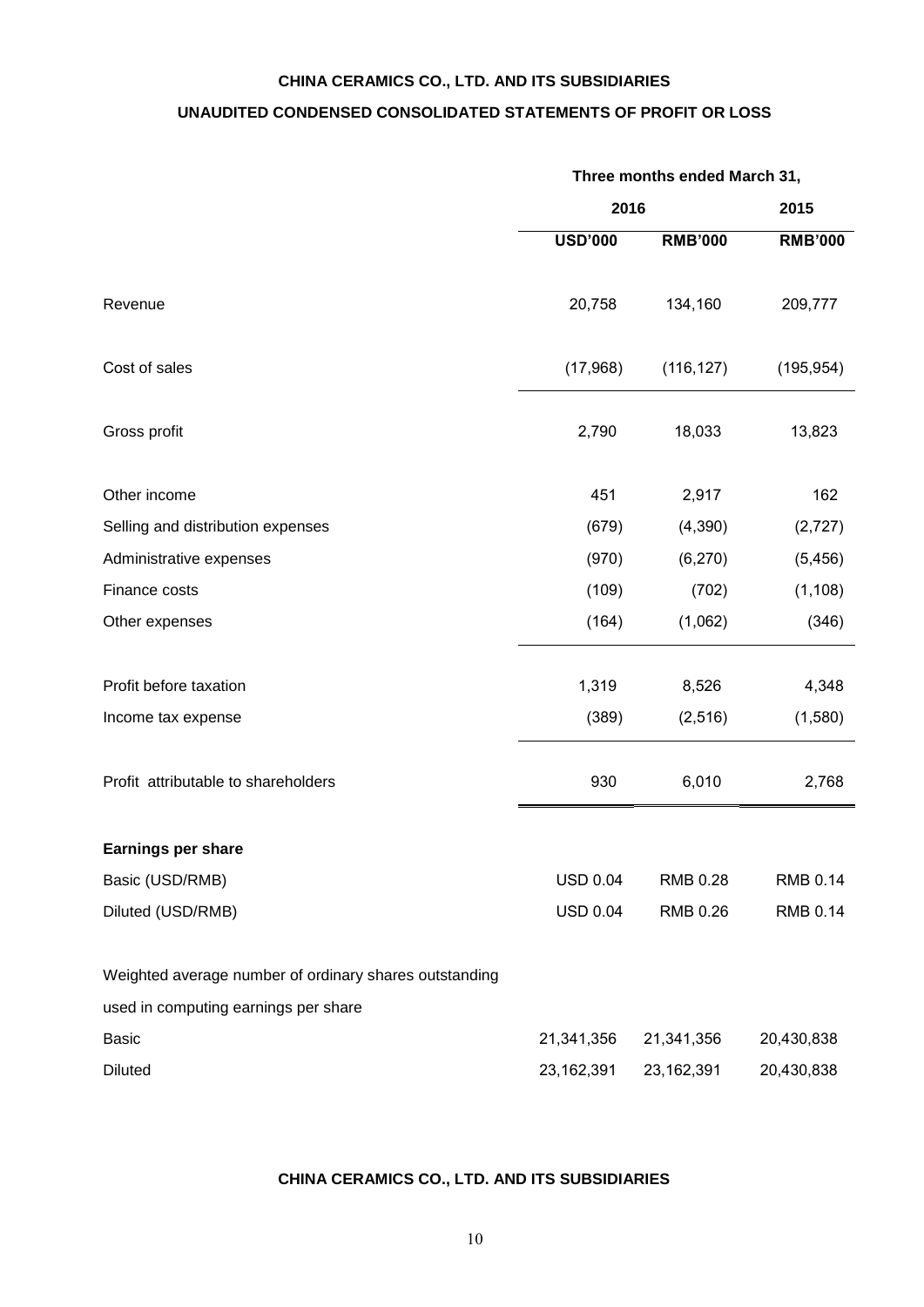## **SALES VOLUME AND AVERAGE SELLING PRICE(UNAUDITED)**

|                                             |           | Three months ended March31, |  |  |
|---------------------------------------------|-----------|-----------------------------|--|--|
|                                             | 2016      | 2015                        |  |  |
| Sales volume (square meters)                | 4,096,170 | 7,030,088                   |  |  |
| Average Selling Price (in RMB/square meter) | 32.8      | 29.8                        |  |  |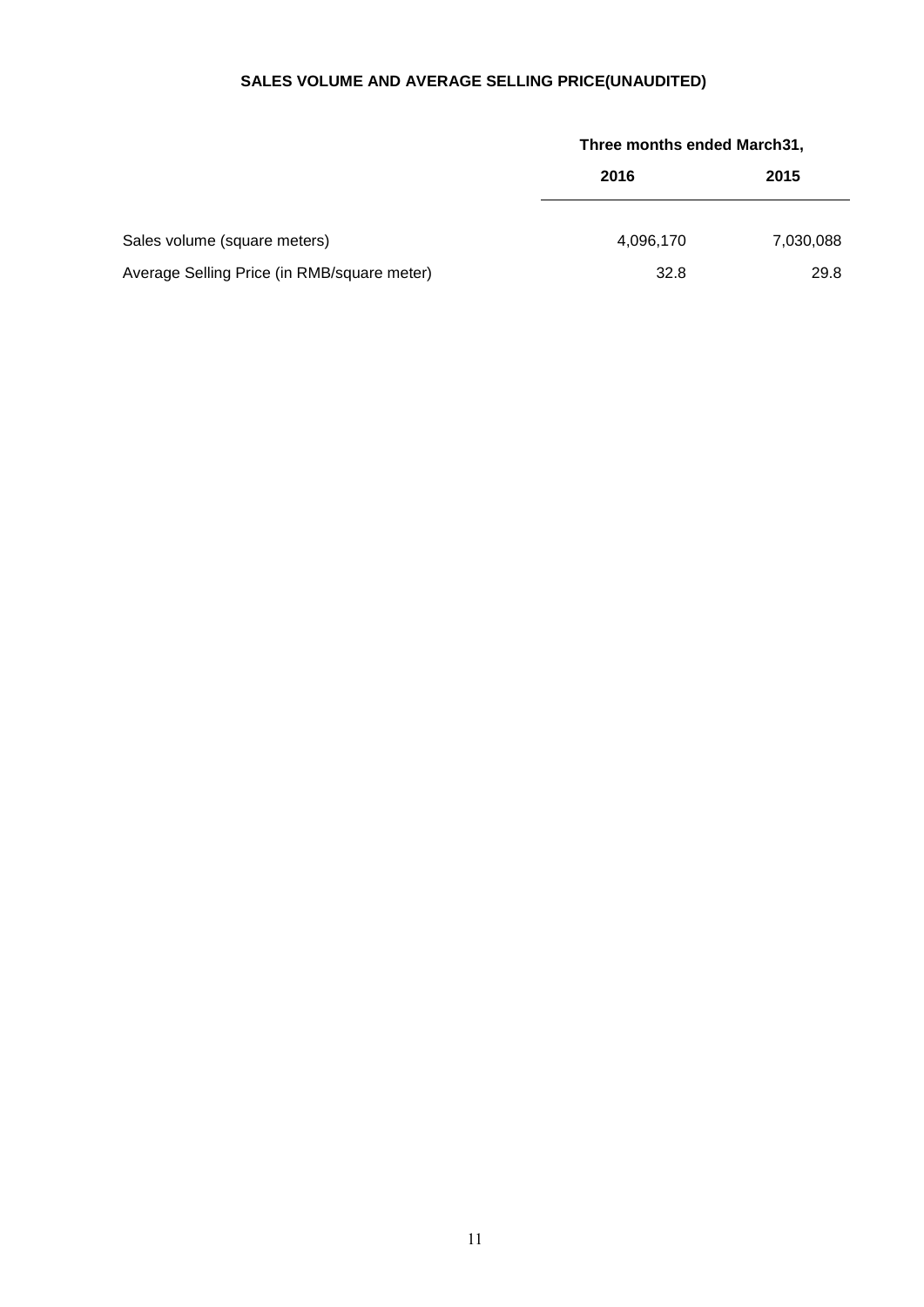## **CHINA CERAMICS CO., LTD. AND ITS SUBSIDIARIES**

## **UNAUDITED CONDENSED CONSOLIDATED STATEMENTS OF CASH FLOWS**

|                                                                                                  | For the three months ended March 31, |                |                |
|--------------------------------------------------------------------------------------------------|--------------------------------------|----------------|----------------|
|                                                                                                  | 2016                                 |                |                |
|                                                                                                  | <b>USD'000</b>                       | <b>RMB'000</b> | <b>RMB'000</b> |
| <b>Cash flows from operating activities</b>                                                      |                                      |                |                |
| Profit/(loss) before taxation                                                                    | 1,319                                | 8,526          | 4,348          |
| Adjustments for                                                                                  |                                      |                |                |
| Amortization of land use rights                                                                  | 14                                   | 93             | 167            |
| Depreciation of property, plant and equipment                                                    | 1,740                                | 11,222         | 17,022         |
| Gain on disposal of property, plant and equipment                                                |                                      |                | (2)            |
| Write down of inventories                                                                        | (66)                                 | (427)          | 8,060          |
| Finance costs                                                                                    | 109                                  | 702            | 1,108          |
| Interest income                                                                                  | (269)                                | (1,737)        | (125)          |
| Foreign exchange (gain)/ loss                                                                    |                                      |                | (36)           |
| Operating cash flows before working capital changes                                              | 2,847                                | 18,379         | 30,542         |
| Decrease in inventories                                                                          | 5,054                                | 32,588         | 1,357          |
| Decrease in trade receivables                                                                    | 335                                  | 2,162          | 112,898        |
| (Increase)/decrease in other receivables and prepayments                                         | (1,215)                              | (7, 833)       | (1,897)        |
| Increase/(decrease) in trade payables                                                            | (8, 107)                             | (52, 271)      | 3,315          |
| Increase/(decrease) in accrued liabilities, other payables<br>and amount owed to a related party | 909                                  | 5,863          | 465            |
| Cash generated from operations                                                                   | (177)                                | (1, 112)       | 146,680        |
| Interest paid                                                                                    | (109)                                | (702)          | (1, 111)       |
| Income tax paid                                                                                  | (612)                                | (3,948)        | (4, 406)       |
| Net cash used in operating activities                                                            | (898)                                | (5,762)        | 141,163        |
| Cash flows from investing activities                                                             |                                      |                |                |
| Proceeds from disposal of property, plant and equipment                                          |                                      |                | 50             |
| Decrease/(increase) in restricted cash                                                           | 6,463                                | 41,672         |                |
| Interest received                                                                                | 269                                  | 1,737          | 125            |
| Net cash generated from investing activities                                                     | 6,732                                | 43,409         | 175            |
| Cash flows from financing activities                                                             |                                      |                |                |
| Proceed from short-term loan                                                                     |                                      |                | 35,000         |

## 12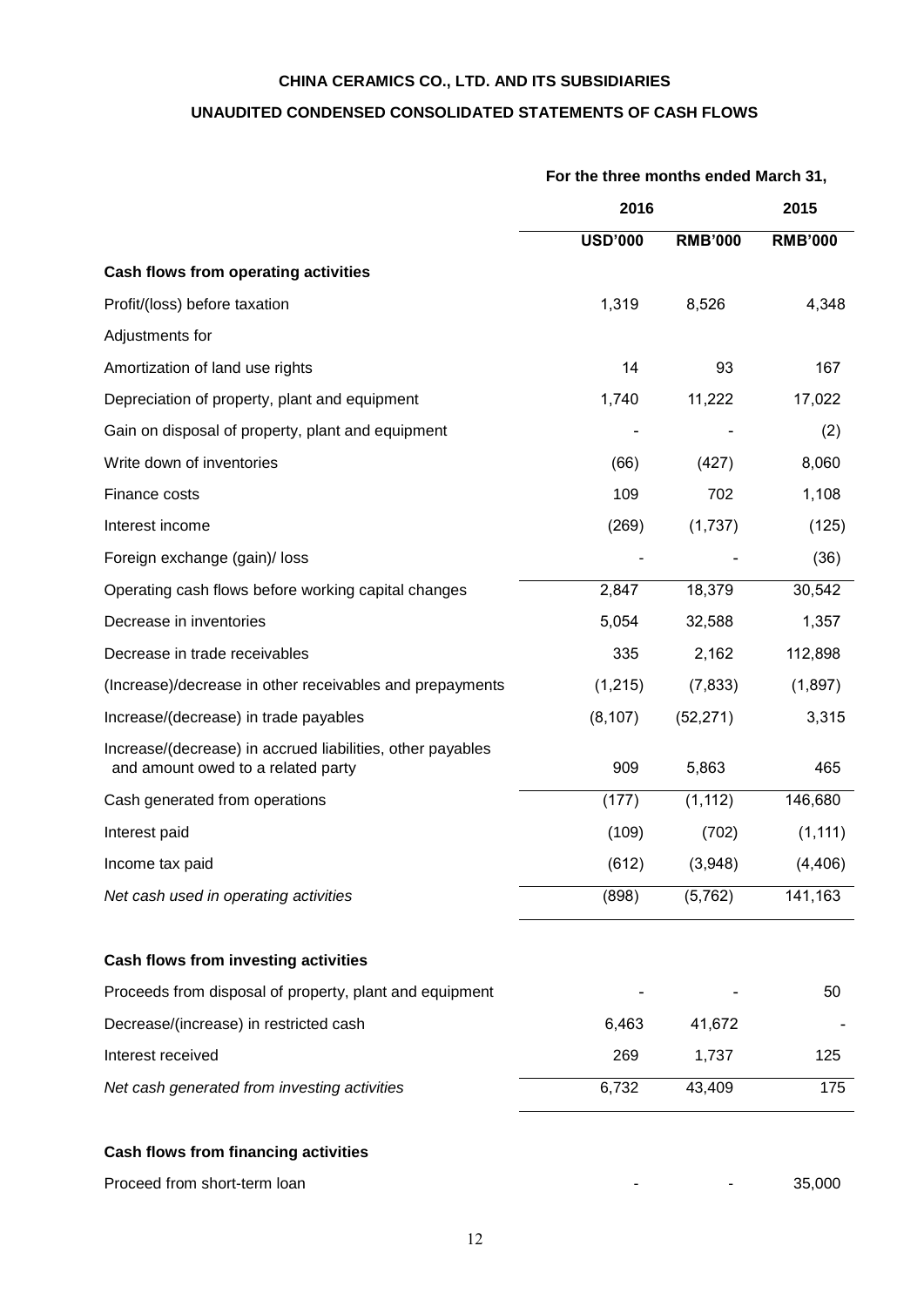| Repayment of short-term loans                  | (6, 215) | (40,076)  | (35,000) |
|------------------------------------------------|----------|-----------|----------|
| Dividend paid                                  |          |           | (1,505)  |
| Issue of share capital                         | 795      | 5.125     |          |
| Net cash used in financing activities          | (5, 420) | (34, 951) | (1,505)  |
|                                                |          |           |          |
| Net increase in cash and cash equivalents      | 414      | 2,696     | 139,833  |
| Cash and cash equivalents, beginning of period | 83       | 514       | 61,155   |
| Effect of foreign exchange rate differences    | (268)    | (1,736)   | (5)      |
| Cash and cash equivalents, end of period       | 229      | 1,474     | 200,983  |

## **About Non-GAAP Financial Measures**

In addition to China Ceramics' condensed consolidated financial results under International Financial Reporting Standards ("IFRS"), the Company also provides information on EBITDA, a Non-IFRS financial measure (referred to as a Non-GAAP financial measure) for the first quarter of 2016. EBITDA is defined as earnings before interest, taxes, depreciation and amortization. The Company believes that this Non-GAAP financial measures provides investors with another method for assessing China Ceramics' operating results in a manner that is focused on the performance of its ongoing operations. Readers are cautioned not to view Non-GAAP results on a stand-alone basis or as a substitute for results under GAAP, or as being comparable to results reported or forecasted by other companies, and should refer to the reconciliation of GAAP results with Non-GAAP results below. The Company believes that both management and investors benefit from referring to this Non-GAAP financial measure in assessing the performance of China Ceramics and when planning and forecasting future periods.

The table below sets forth a reconciliation of China Ceramics' net profit to EBITDA for the first quarter of 2016.

## **CHINA CERAMICS CO., LTD.**

## **Unaudited Reconciliation of GAAP to Non-GAAP: Net Income to EBITDA (1)**

## **Three months ended March 31, 2016 and March 31, 2015**

(all figures in 000's)

|                  | THE PLINTING CHUCU DECENNER JT, |            |            |            |  |
|------------------|---------------------------------|------------|------------|------------|--|
|                  |                                 | 2016       |            | 2015       |  |
|                  | <b>RMB</b>                      | <b>USD</b> | <b>RMB</b> | <b>USD</b> |  |
| Net profit       | 6,010                           | 930        | 2,768      | 445        |  |
| Interest expense | 702                             | 109        | 1,108      | 179        |  |

## **Three months ended December 31,**